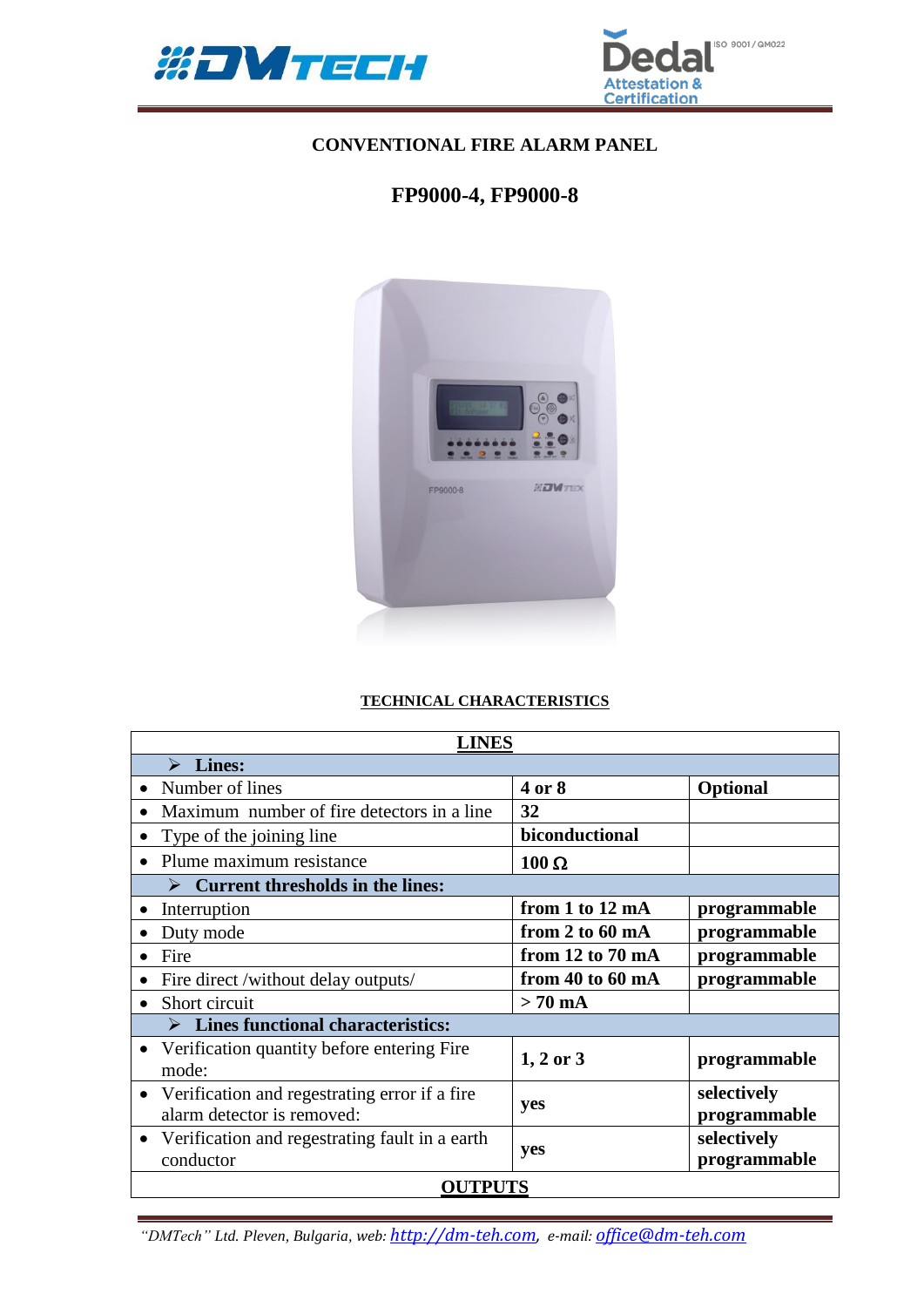| $\triangleright$ Independent relay output in case of fire alarm:                  |                          |                            |
|-----------------------------------------------------------------------------------|--------------------------|----------------------------|
| Quantity                                                                          |                          |                            |
| <b>Type</b>                                                                       | switching                | NC/NO                      |
| Electrical characteristics                                                        | 3A/125V AC,              |                            |
|                                                                                   | 3A/30V DC                |                            |
| $\triangleright$ Controllable output in case of fire alarm:                       |                          |                            |
| Quantity                                                                          | $\overline{2}$           | programmable               |
| Type                                                                              | potentional relay        |                            |
| <b>Electrical characteristics</b>                                                 | (19-28) VDC/0,5A         |                            |
| $\triangleright$ Relay output in case of fire alarm:                              |                          |                            |
| Quantity                                                                          | $\overline{2}$           | programmable               |
| Type                                                                              | potentional-free         | N <sub>O</sub>             |
| <b>Electrical characteristics</b>                                                 | 3A/125V AC,<br>3A/30V DC |                            |
| Additional relay outputs (modul M9000R 2/4/6/8) in case of fire alarm:            |                          |                            |
| Quantity                                                                          | 2/4/6/8                  | programmable               |
| <b>Type</b>                                                                       | potentional-free         | N <sub>O</sub>             |
| <b>Electrical characteristics</b>                                                 | 3A/125V AC,              |                            |
|                                                                                   | 3A/30V DC                |                            |
| $\triangleright$ Independent relay output in case of failure:                     |                          |                            |
| Quantity                                                                          |                          |                            |
|                                                                                   | potentional-free,        | NC/NO                      |
| Type                                                                              | switching                |                            |
| <b>Electrical characteristics</b>                                                 | 3A/125V AC,              |                            |
|                                                                                   | 3A/30V DC                |                            |
| <b>POWER SUPPLY</b>                                                               |                          |                            |
| $\blacktriangleright$<br><b>Mains power</b>                                       |                          |                            |
| Voltage                                                                           | $(187-252)VAC$           |                            |
| Frequency                                                                         | 50/60 Hz                 |                            |
| Maximum power to mains power                                                      | 65W/AC                   |                            |
| <b>Battery power</b><br>➤                                                         |                          |                            |
| Battery quantity                                                                  | $\overline{2}$           |                            |
| Type of the battery                                                               | Lead, gel                |                            |
| Battery rated voltage                                                             | <b>12V DC</b>            |                            |
| Reted power C20                                                                   | 5Ah                      |                            |
| Charger voltage                                                                   | <b>27,6 VDC</b>          | temperature<br>compensated |
| <b>Consumption of battery power in standby mode</b>                               |                          |                            |
| Configuration with 4 lines                                                        | $< 55$ mA to 24 VDC      |                            |
| Configuration with 8 lines                                                        | $< 75$ mA to 24 VDC      |                            |
| Time needed in security mode when mains power supply is down with battery 12V/5Ah |                          |                            |
| Configuration with 4 lines                                                        | 90h                      |                            |
| Configuration with 8 lines                                                        | 72h                      |                            |
| <b>Executive devicess powering</b>                                                |                          |                            |
| Voltage                                                                           | $(19-28)VDC$             |                            |
| Maximal current (including the controllable                                       | 2A                       |                            |
| outputs current)                                                                  |                          |                            |
| <b>Fuses</b>                                                                      |                          |                            |
| Mains power 230V AC                                                               | 4,0 A fusible            |                            |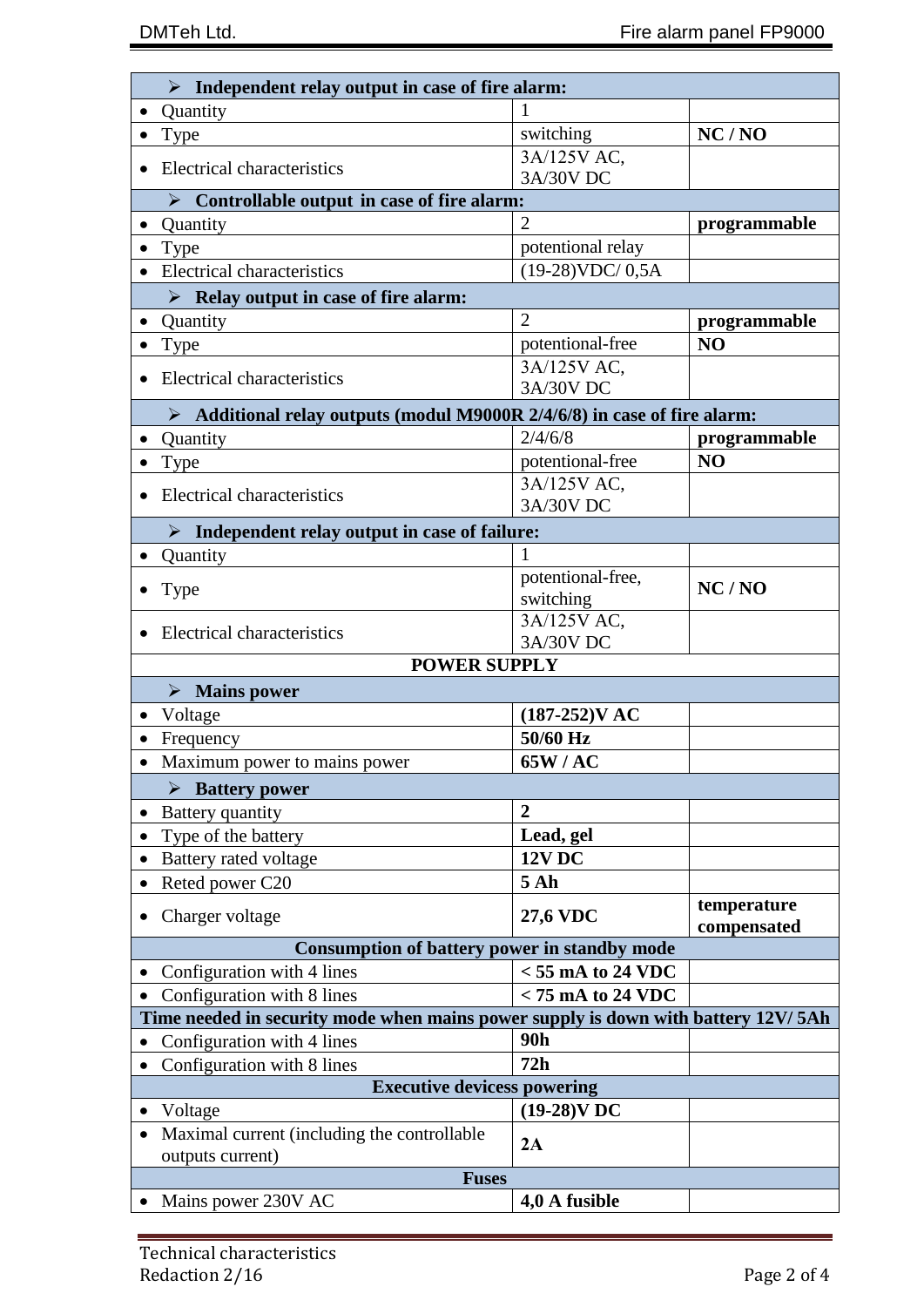| <b>Battery</b> power                                                                                                                              | 6,3 A fusible                                                                                |  |  |
|---------------------------------------------------------------------------------------------------------------------------------------------------|----------------------------------------------------------------------------------------------|--|--|
| Powering external devices                                                                                                                         | 1,85 A automatic                                                                             |  |  |
| Controllable outputs                                                                                                                              | 1,1 A automatic                                                                              |  |  |
| <b>Functional characteristics</b>                                                                                                                 |                                                                                              |  |  |
|                                                                                                                                                   | Control of the lines and controllable outputs for fault conditions (short circuit and        |  |  |
|                                                                                                                                                   | interruption) and automatic reset;                                                           |  |  |
|                                                                                                                                                   | Control of the lines for down fire detector and automatic reset;                             |  |  |
|                                                                                                                                                   | Light and textual indication for Fire, Fault, Prohibition and Test mode;                     |  |  |
| after the registration of state Fire;                                                                                                             | Ability to delay controllable and general outputs for fire for a period of 10 to 600 seconds |  |  |
| Built-in sounder in case of fire – monotonal, continuous with the possibility of exclusion;                                                       |                                                                                              |  |  |
| Test mode of each (fire alarm) lines;                                                                                                             |                                                                                              |  |  |
|                                                                                                                                                   | Ability to Disable each of the fire alarm lines;                                             |  |  |
| Ability to Disable controllable outputs for fire;                                                                                                 |                                                                                              |  |  |
| Interface for communication with external devices RS485 and networking / optional /;                                                              |                                                                                              |  |  |
|                                                                                                                                                   | Possibility for GPRS/LAN communication and remote control and monitoring / optional /;       |  |  |
| LCD display, $2 \times 16$ characters and keyboard, for control and panel indication;                                                             |                                                                                              |  |  |
| Energy independent archive of the events, recorded by the panel, consisting of type, date<br>$\bullet$<br>and time of the event - to 1200 events; |                                                                                              |  |  |
| Fire counter - up to 9999 registered fire conditions;<br>$\bullet$                                                                                |                                                                                              |  |  |
| Choice of language for text information display;                                                                                                  |                                                                                              |  |  |
| A set of test modes and options for adjustment of lines, outputs and panel.                                                                       |                                                                                              |  |  |
| $\triangleright$ Over all size                                                                                                                    | 310x240x80 mm                                                                                |  |  |
| <b>Weight without batteries</b><br>➤                                                                                                              | $1,3$ kg                                                                                     |  |  |
| $\triangleright$ Safety degree                                                                                                                    | IP30/ EN 60529                                                                               |  |  |
|                                                                                                                                                   |                                                                                              |  |  |
|                                                                                                                                                   | The panel meets standarts:                                                                   |  |  |
|                                                                                                                                                   | EN 54-2:1997                                                                                 |  |  |
| EN 54-2:1997/A1:2006                                                                                                                              |                                                                                              |  |  |
| EN 54-2:1997/AC:1999                                                                                                                              |                                                                                              |  |  |
| EN 54-4:1997<br>EN 54-4:1997/A1:2002                                                                                                              |                                                                                              |  |  |
| $\bullet$<br>EN 54-4:1997/A2:2006                                                                                                                 |                                                                                              |  |  |
| $\bullet$<br>EN 54-4:1997AC:1999                                                                                                                  |                                                                                              |  |  |
| EN 50130-4:2011                                                                                                                                   |                                                                                              |  |  |
| EN 55022:2006/A1:2007                                                                                                                             |                                                                                              |  |  |
| EN 60950-1:2006/A11:2009                                                                                                                          |                                                                                              |  |  |
|                                                                                                                                                   |                                                                                              |  |  |

| <b>FACTORY SETTING OF THE BASIC PARAMETERS</b> |  |
|------------------------------------------------|--|
| <b>TUINTIM T TUING</b>                         |  |

| <b>INPUT LINES</b>                      |                      |  |
|-----------------------------------------|----------------------|--|
| <b>Lines:</b>                           |                      |  |
| Quantity                                | 4 or 8               |  |
| <b>Current thresholds in the lines:</b> |                      |  |
| Interuption                             | from 4 mA            |  |
| Duty mode                               | from 5 to 16 mA      |  |
| Fire                                    | from $17$ to $60$ mA |  |
| Fire direct/without delay outputs/      | from 30 to 60 mA     |  |
| Short cicuit                            | $> 70 \text{ mA}$    |  |